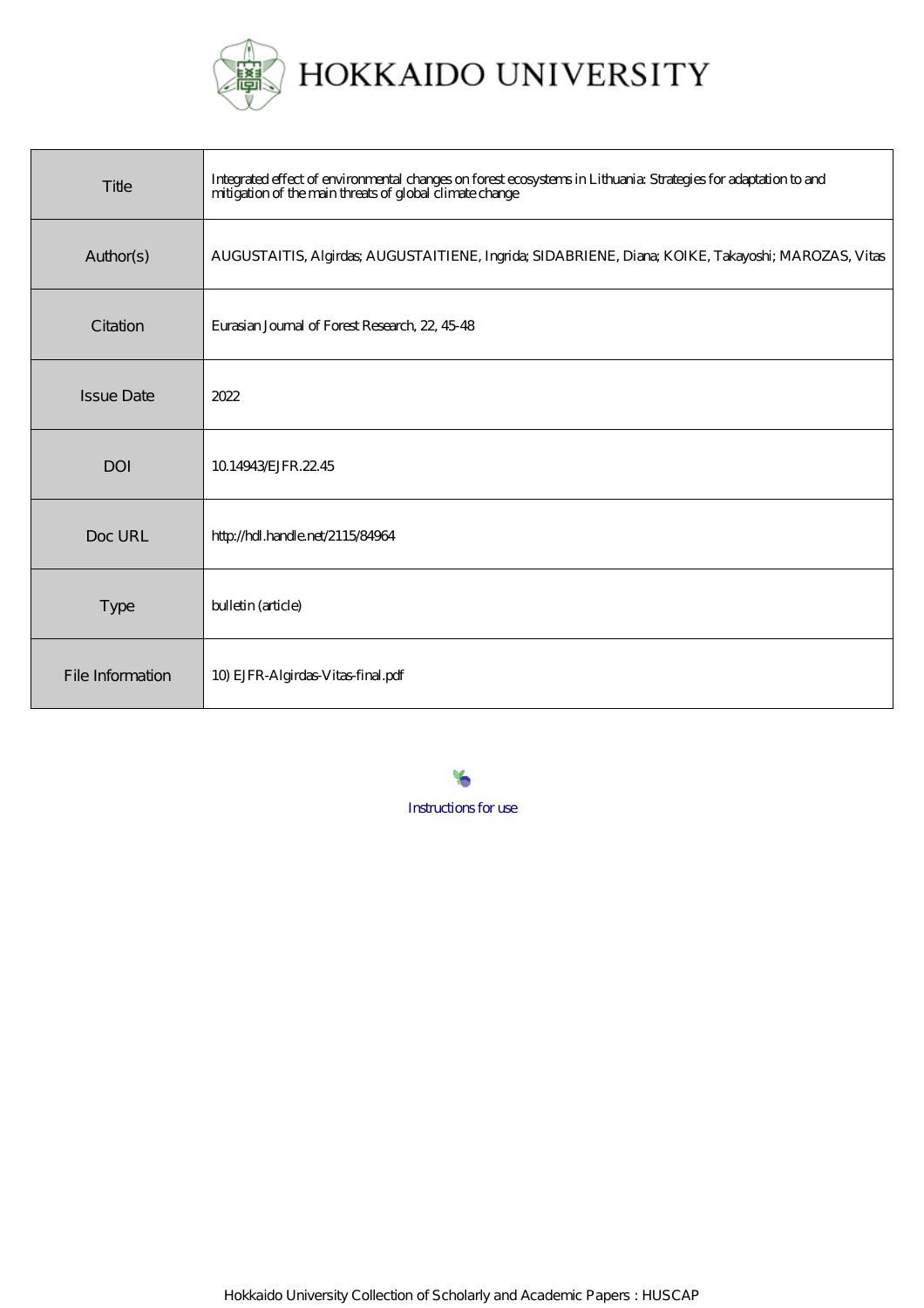# **Integrated effect of environmental changes on forest ecosystems in Lithuania: Strategies for adaptation to and mitigation of the main threats of global climate change**

AUGUSTAITIS Algirdas<sup>1</sup>, AUGUSTAITIENE Ingrida<sup>1</sup>, SIDABRIENE Diana<sup>1</sup>, KOIKE Takayoshi<sup>2</sup> and MAROZAS Vitas<sup>1</sup>

<sup>1</sup> Agricultural Academy, Vytautas Magnus University, Kaunas dstr. Lithuania, LT-53362, <sup>2</sup> Research Faculty of Agriculture, Hokkaido University, Sapporo, 0608589, Japan

#### **Abstract**

Field-measured forest productivity and its time series are crucial to understanding the impact of climate change on the main tree species increment and stand productivity in general. In this study, the causative relationships between environmental factors, such as O3 fluxes and tree ring width formation, including stem sap flow intensity, in the prevalent Lithuanian tree species (*Picea abies*  (L.) *Karst*, *Pinus sylvestris* L., *Betula pendula*, and *Betula pubescens*) growing under different nutritional and moisture conditions in northeastern Lithuania were examined. We hope that this information will help us assess a trees capacity to adapt to and mitigate recent global clima te changes. Continuous monitoring of the tree stem increment from annual to hourly scales was crucial for this study. The obtained data revealed that Norway spruce trees are appropriately adapted to current climatic conditions in temperate forests. Even during a drought episode, spruce stem increment exceeded the increment of the rest of the studied tree species; therefore, they had the highest water use efficiency compared to the rest of the tree species in the study. O3 fluxed through the stomata at an hourly scale, stimulating the stem shrinking process more intensively than inhibiting the swelling process, but only for pine and birch trees. Spruce trees demonstrated the highest sensitivity to O3 because O3 significantly affected the stem swelling process. Pine trees were less sensitive to O3 damage, and birch trees were the least affected. Reduced tree growth intensity and the weak relationship between birch tree radial increment and the main meteorological parameters indicate that birch trees have the lowest adaptive capacity to recent environmental changes of the tree species in this study.

*Key words:* stem increment; sapflow intensity; meteorology; PAR; ozone flux

#### **Introduction**

Researchers have studied the growth of forests under changing environmental conditions during recent decades. Tree-ring width and its formation are appropriate indicators of changes in environmental conditions and are a proxy for ecosystem health. Climate change, with a 3 - 6°C increase in air temperature over 100 years, may affect forest sustainability and adaptive capacity to unfavorable environmental conditions such as drought, frost, and heat as well as the acidic compounds in air pollution (Augustaitis et al., 2007a, 2010), tropospheric ozone (Serengyl et al, 2011, Sicard et al., 2016), and resistance to pest damage (Augustaitis, 2007). Notwithstanding, this change in meteorology is the main factor responsible for increasing tree-growth intensity in the dominant European hemi-boreal forest tree species (Augustaitis et al., 2018). Continuous monitoring of the stem sap flow intensity and tree ring formation throughout the year is crucial for understanding tree reactions to changes in environmental conditions. This investigation used sap flow equipment and automatic dendrometers DRL-26 (Augustaitis 2021). Therefore, the present study examined the causative relationships between environmental factors and tree ring width formation of the dominant Lithuanian tree

species. We found that their water use efficiency (WUE) is the main parameter for a trees capacity to adapt to and mitigate the recent changes in the global climate.

# **Environmental conditions in northeastern Lithuania**

Long-term analysis of meteorological data for a gradient from coastal to eastern inner Lithuania revealed an increase in annual air temperature and precipitation and rising variation in monthly patterns from 1981-2020 compared to 1950-1980 (Augustaitis et al., 2010, 2021). In northeastern Lithuania at the Aukštaitija Integrated Monitoring Station (IMS), global environmental changes are mainly expressed by increasing sun activity (i.e., total radiation 0.8 w/m2 per year and FAR radiation 1.66 w/m<sup>2</sup> per year). The increase in solar radiation results in significant changes in air temperature and humidity but also forest ecosystem sustainability. Different from changes in solar radiation, ozone concentrations at the Aukštaitija IMS are decreasing by  $0.15 \mu g/m^3$  per year. These changes could contribute to better tree crown conditions and higher productivity.

From 1994 to 2020 the mean annual air temperature also increased by 0.037°C per year and reached 8.2°C in 2020, making it the warmest year in the whole investigation period. The most significant temperature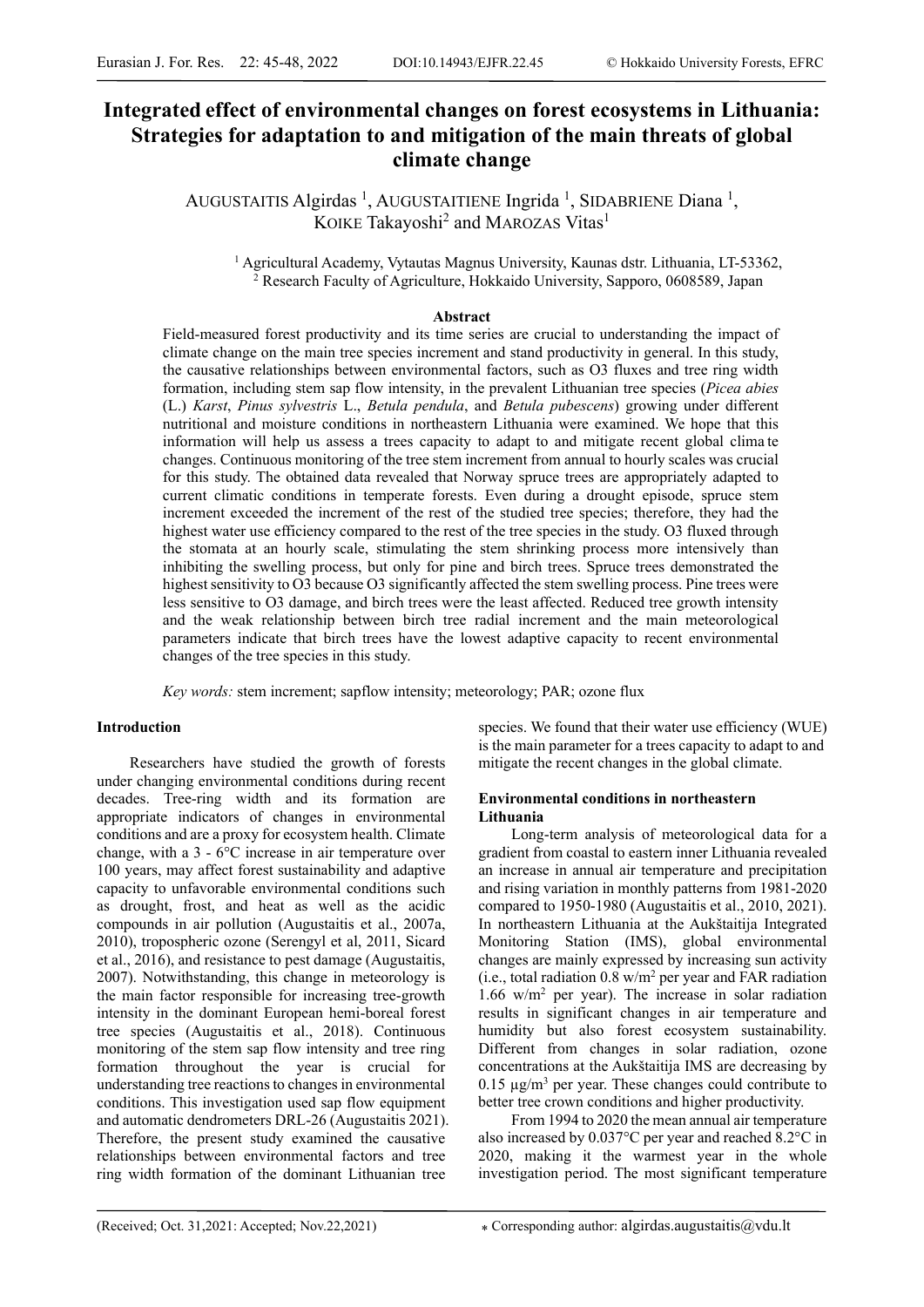increases were recorded in September, November, and December. During this period, precipitation increased by 4.4 mm per year and reached about 800 mm. Despite this increase in precipitation, surface stream runoff decreased approximately at the same level due to a higher evapotranspiration rate, which destroyed the water balance in this ecosystem. These meteorological events had to have had a significant effect on biological and geochemical processes taking place at the monitored forest sites.

A dataset for air acidic compounds concentrations and their deposition revealed a significant decrease in the pollutant load before 2000, especially Sulphur compounds, due to decreased emissions in Europe, including Lithuania. Implementation of international legislation to reduce transboundary air pollution also resulted in decreased N compounds in soil, ground and surface waters. These environmental events had to significantly affect biological and geochemical processes taking place in forest ecosystems.

## **Effect of environmental factors on tree conditions**

Data on tree crown conditions between 1993-2020 revealed that after an initial period (1993-1999), when defoliation levels were the highest, the condition of the monitored trees improved in the studied forest sites. This process continued from 2012-2015 (i.e., crown defoliation of birch trees decreased from 22.7% to 14.5%). This improvement in crown conditions was statistically significant ( $p$ <0.05). Decrease in mean defoliation of Norway spruce and Scots pine crowns was close to a level of significance, i.e., defoliation decreased from 24.5% to 22.3% and from 16.8% to 15.8%, respectively. The year 2020 was the best for tree crown conditions in the studied forest sites. The mean value of defoliation in all monitored trees decreased by 19.4%.



**Photo 1.** A view of monitoring of environmental conditions  $(PM_{10}, PM_{2.5}, O_3, NOx CO_2$  etc, with student dormitory and laboratory.

Air concentrations of Sulphur species and ammonium and their deposition, were the main drivers in the changes in mean defoliation of Scots pine trees in Lithuania. Meteorological factors stimulated the recovery of pine tree crown condition, while the effects of ozone concentrations were nearly insignificant.

Outbreaks of *Ips typographus*, which occur after episodes of droughts mainly in mature and over mature stands, could be a new threat to spruce trees.

## **Variation in stem basal area in relation to meteorology**

Norway spruce trees demonstrated the most significant increase in annual basal area increment (BAI), followed by Scots pine trees. In contrast, silver birch and downy birch trees demonstrated stable or decreasing rates, respectively in the BAI in the period studied in northeastern Lithuania.



**Photo 2.** Monitoring of litter fall and through-flow water in a forest in the experimental site.

Meteorology was a key factor in the variations in stem basal area. In September and July, significant increases in air temperature increased the BAI of the coniferous tree species in the study. Only heat and drought in June limited spruce growth intensity at Aukštaitija IMS. A higher moisture regime increased the sensitivity of Scots pine and Norway spruce trees to the drought effect in the vegetative stage.

Neither silver nor downy birch trees in premature and mature age stands can be characterized as tree species tolerant to drought and heat stress. More abundant precipitation during the vegetative stage and at the beginning of autumn resulted in intensive birch tree growth, whereas a reduction in the growth rate of silver birch trees was mainly attributed to the effect of heat in July, August, and September. The reduction in birch tree leaf span could be the critical factor in reduced tree productivity in general.

Vegetation nitrate deposition, a fertilizing compound, stimulated BAI formation of the pine tree stem, while ammonium compounds reduced it on diurnal and annual scales. The negative ozone effect on pine growth intensity was significant only on mineral soil forest sites (FS). Higher moisture regimes significantly increased the tolerance of pine trees to the negative effect of air concentrations of acidic compounds.

Our data revealed that Norway spruce trees are better adapted to current climatic conditions in hemiboreal forests than Scots pine and birch trees (Augustaitis et al., 2018). Even during a drought episode, spruce stem increment exceeded the rest of the tree species studied. Scots pine seems to be the most sensitive species to seasonal environmental changes. Silver and downy birch tree reactions showed the lowest sensitivity to unfavorable or favorable environmental factors affecting tree growth intensity. These are the reasons the growth intensity of birch trees has been gradually decreasing recently.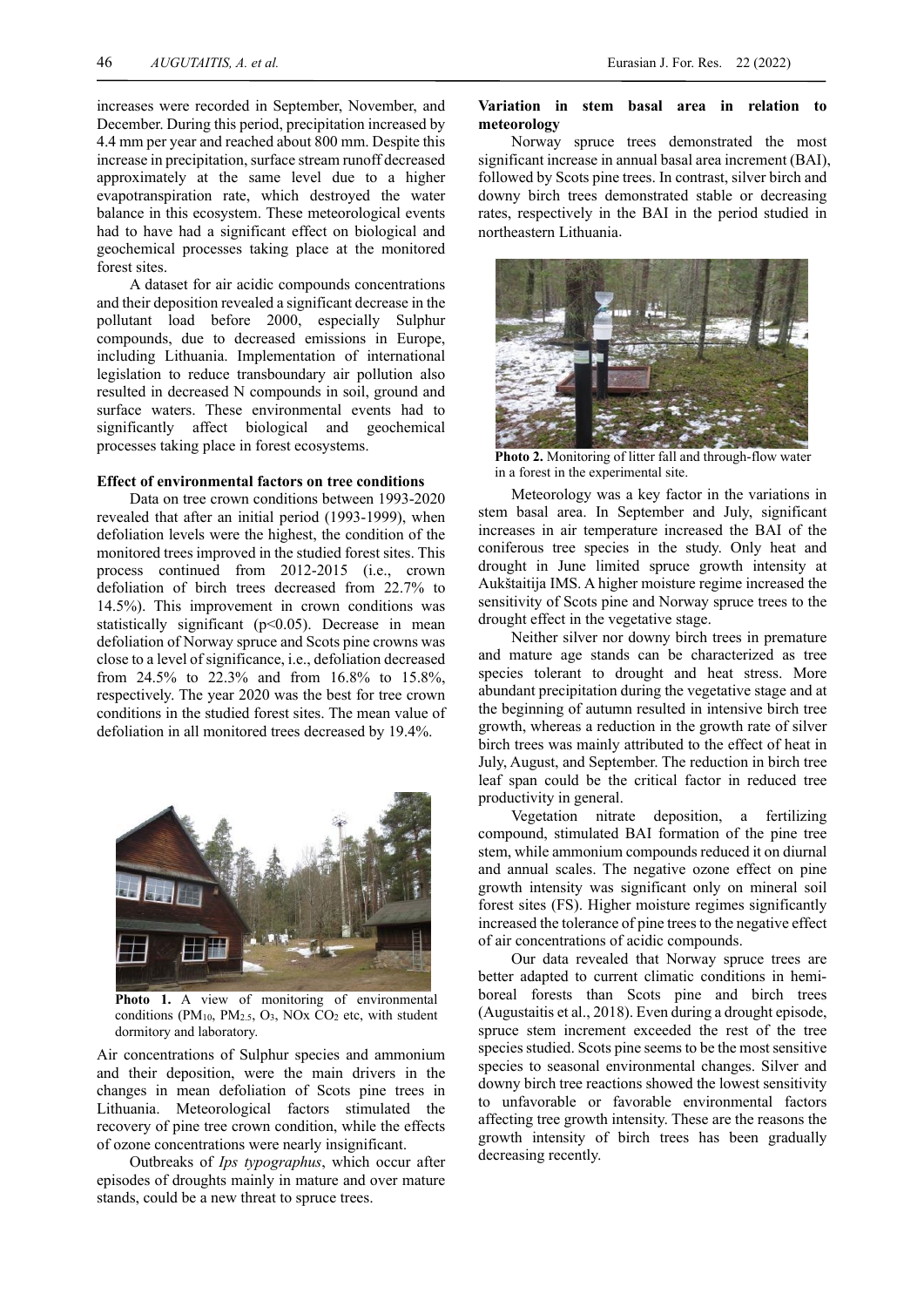

**Figure 1.** Relationship between surface ozone concentrations and hourly variation in stem circumference of the prevailing in Lithuania tree species under different growth condition.

**Effect of O3 flux on tree increment on an hourly scale**

Stem shrinking/contraction during the day due to transpiration and swelling/expansion during the night due to rehydration are significantly related to meteorology, solar activity, and  $O<sub>3</sub>$  flux intensity (Augustaitis et al., 2021). These variations were negatively associated with current time-temperature but positively with precipitation and relative humidity.  $O_3$ fluxing through the stomata stimulated the shrinking process more intensively than inhibiting the swelling process, but only for pine and birch trees. Spruce trees demonstrated the highest sensitivity to  $O<sub>3</sub>$  impact due to its significant effect on the stem swelling process. While pine trees were less sensitive to  $O<sub>3</sub>$ , and birch trees were the least affected. Overly wet conditions on measoeutrophic organic FS increased the significance of the  $O_3$  effect on tree increments of the tree species in the study.

Special attention was paid to the problem of the  $O<sub>3</sub>$ threshold. Trees exceeding this threshold should suffer increment losses. The O3-flux concept (Emberson et al., 2007; Matyssek et al., 2007), based

on the accumulated stomatal  $O<sub>3</sub>$  flux above the detoxification threshold Y over the growing season (phytotoxic ozone dose, [PODY]), is believed to be crucial for understanding O3's effects on forests. However, during the IUFRO conferences, PODY is frequently put forth as a new European legislative standard, but validation of the Y threshold under field conditions is still missing (Sicard et al., 2016). The data on fluctuation of stem circumference in relation to surface ozone on an hourly scale revealed that ozone concentration had the most significant effect on spruce tree growth. Its concentration explained the 25% variation in the fluctuation of stem circumferences.  $O_3$ 's effect on pine growth was a slightly lower but remained statistically significant, explaining the 15% fluctuation in stem circumferences. A significant effect of  $O_3$  on tree ring formation of coniferous trees was detected at both forest sites. Nevertheless, the most interesting fact was that lines, which express this relationship, cross the abscissa line at  $65-70 \,\mu g$  m<sup>-3</sup> concentration level (Fig. 1). The  $65-70 \mu g \, \text{m}^{-3}$  concentration level is close to or above the level on the Accumulated Ozone over Threshold (AOT) index for trees growing in Central and Southern European forests during April – September,  $(80 \mu g m^{-3})$ , and slightly lower (70  $\mu$ g m<sup>-3</sup>) for more Nordic or Eastern European forests (Karlsson et al., 2002, 2006). Whether or not this ozone concentration can be presented as PODY for the new European legislative standard for hemi-boreal coniferous forests is a question for deeper discussion in the future.

Birch tree stem circumference was the only variation not related to changes in ozone concentration on this time scale. Therefore, the statement that birch trees are highly resistant to  $O_3$  effects is arguable because no significant reactions (positive or negative) to other environmental factors, mainly meteorology, were detected. Based on this assumption, we concluded that trees that did not demonstrate any (positive or negative) reactions to environmental changes should be seen as not having the capacity to adapt to existing environmental conditions. Maintaining sustainable succession is problematic, especially when their annual growth gradually decreases. Our hypothesis that the coniferous species are more adaptive to recent climate changes and their capacity to mitigate the threats of global changes is higher than that of deciduous tree species was confirmed by the hourly scale of variation in stem circumference.